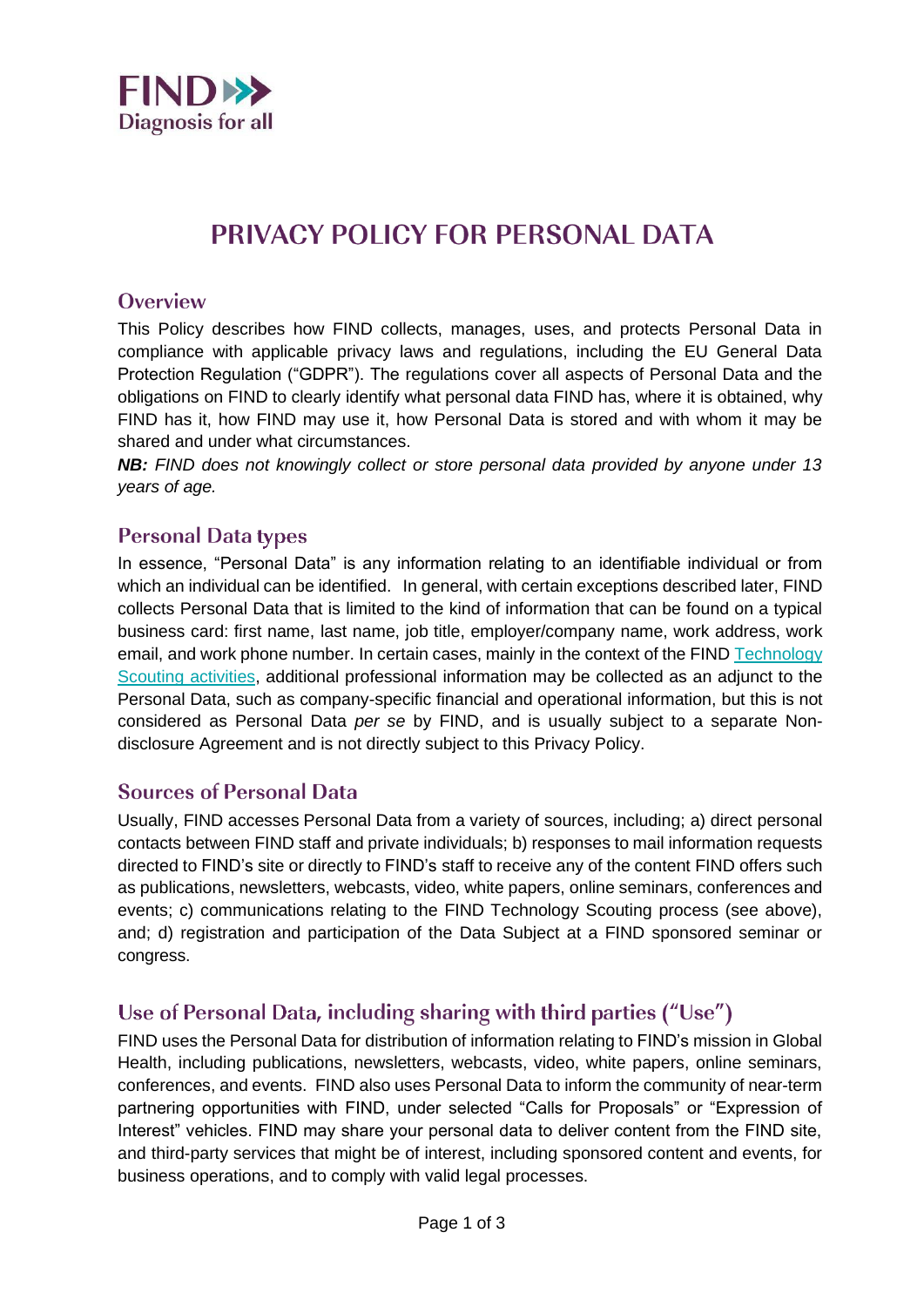

## **Safeguards of Personal Data**

In general, all Personal Data is held in confidence and is never provided to any 3rd party outside of FIND, without the express authorisation of the Personal Data owner (or "Data Subject"), or as otherwise set out under this Policy. Personal Data is stored on a FIND server in Switzerland, or in another GDPR compliant jurisdiction. The Personal Data held by FIND is kept on hard copy files and in password protected electronic files and record systems. Access at FIND is restricted to a "need-to-know" basis.

FIND's staff have been made aware of the importance of Personal Data and FIND's obligations under the GDPR and other relevant data protection legislation.

These obligations mean that the Personal Data is always securely processed and transmitted, protected against unlawful processing and accidental loss and uncontrolled change, amongst other requirements. FIND's IT systems are protected by a firewall at the perimeter, as well as by anti-virus, anti-malware and content filtering software. FIND systems are backed up to a storage facility on the premises with an additional tape-based back-up solution. FIND's IT performs a monthly offsite deposit/rotation of the tapes to a secure bank safe.

#### The legal basis for processing Personal Data

The GDPR requires data collectors, such as FIND, to have a legal basis to use the Personal Data of EU residents. The legal basis for processing Personal Data is "Legitimate Interests" and the Personal Data owner's consent or as otherwise required or permitted by law. Also, Personal Data may be shared when authorized by law or when it is necessary to comply with a valid legal process.

#### Data transfers outside the EU

#### *This section shall apply to any Personal Data collected by FIND from EU residents.*

If FIND shares your personal data with any other third party as described in this Privacy Policy and the Personal Data in question will be transferred to a State which is not a Member State of either the European Union or the EEA, or deemed adequate by the European Commission, FIND (as a data controller/data exporter) will only conduct such transfer (to a data processor/data importer) if there are suitable safeguards in place, such as binding corporate rules, standard contractual clauses, approved Codes of Conduct, or approved certification mechanism. For more information, please contact FIND (see contact details below).

## **Retention period of Personal Data**

FIND retains any Personal Data for the duration of the appropriate business relationship. The Personal Data is held only if necessary, as required, and as consented to by the Data Subject. As an organization operating and governed by Swiss law, FIND is obliged to keep a record of all operational relevant information for a period of ten (10) years. Personal Data falls within this definition. FIND will, however, only use personal information as set forth under this Policy (see "Use" above) and will immediately cease any usage upon notification from the Data Subject as set forth under "Rights and Preferences".